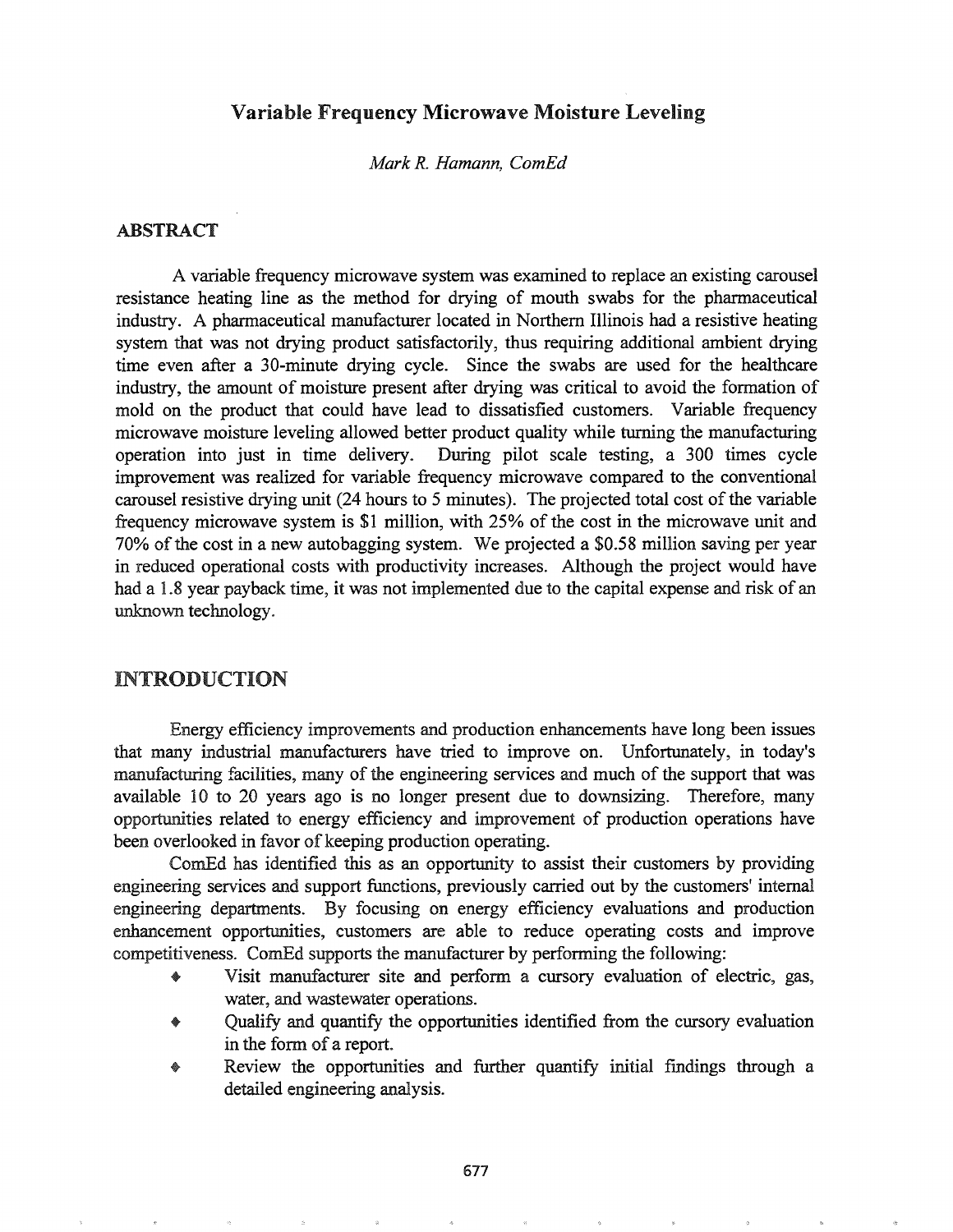- Review the detailed analysis with the manufacturer and pursue implementation of the opportunity.
- Implement the opportunity either directly through the utility or through a third party with project management.

By following this format, the customer and utility benefit by increasing relationships and potentially expanding production output of the customer. An increase in production output can mean more electrical consumption, an increase in market share, decreased operating costs, and a satisfied customer, which is crucial in the face of electricity deregulation.

This methodology was followed as described above when a pharmaceutical manufacturer located in Northern Illinois approached CornEd, the local electric utility, to identify technologies that would aid in increasing production line speed and improving product quality. Upon visiting the customers site, the product under review, which consisted of a polyester polyurethane base with a sodium bicarbonate coating on the top surface, required a 24-hour drying cycle time. The existing process of preparing and subsequently drying the product is shown in figure 1.



### Figure 1. Existing Procedure for Applying Coating and Drying with Average Dwell Times

The long time required to dry product was not acceptable to the customer, however, the end result in quality was satisfactory. The underlying concern of the customer was that a decrease in product quality would not be acceptable. With that key concern in mind, ComEd investigated technologies that would reduce the drying cycle time and meet or exceed existing product quality standards. After consulting with the Electric Power Research Institute (EPRI) on alternative technologies that could dry the product while increasing productivity, the technology that appeared to be capable of drying this product to an acceptable level while increasing production speeds dramatically was microwave specifically variable frequency microwave. This technology was chosen due to the inherent nature and sensitivity of the product to be dried, since microwave technology does not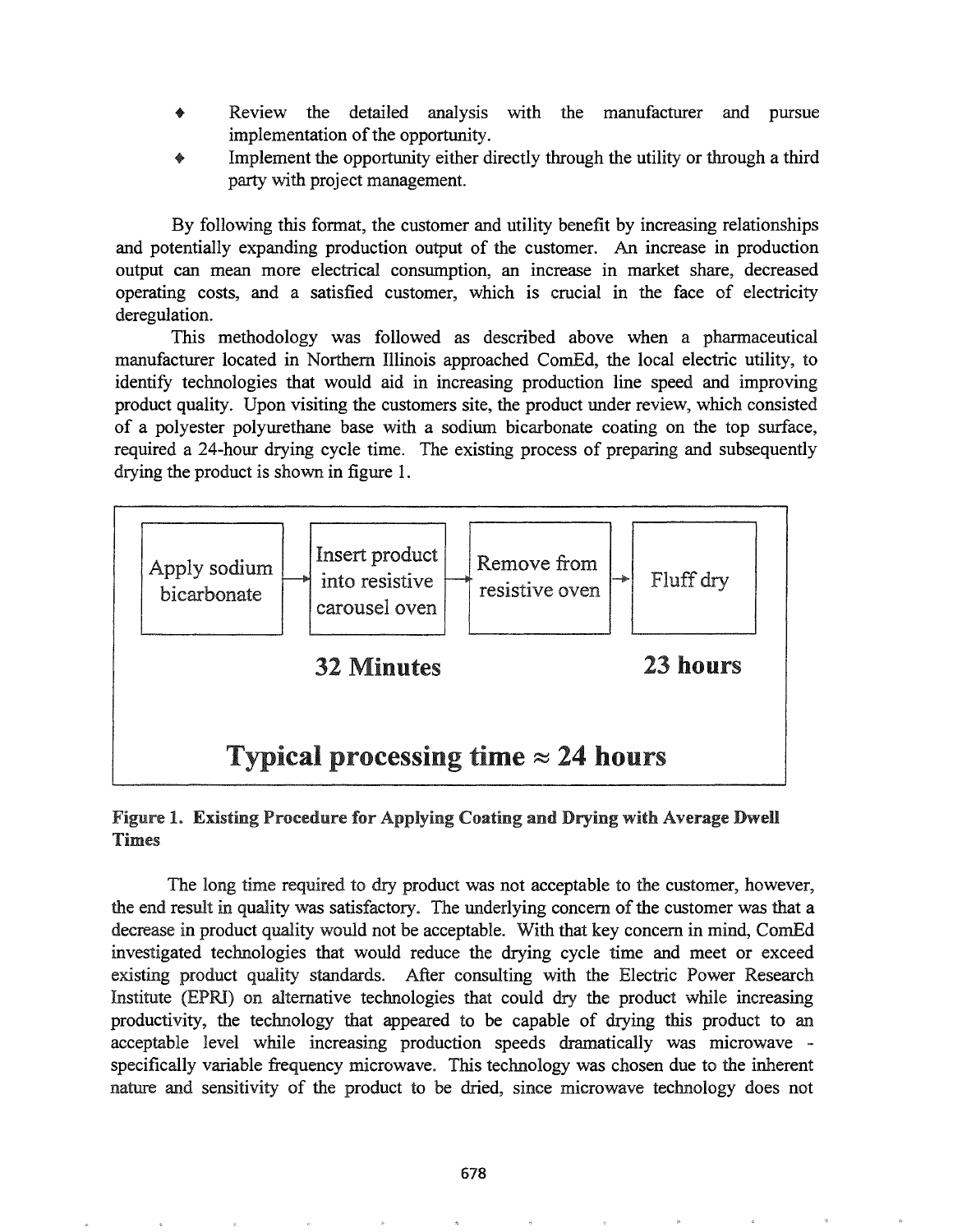necessarily heat the surface to the degree that conventional drying does. Once this technology was identified, ComEd contacted Lambda Technologies, a Variable Frequency Microwave (VFM) vendor located in Raleigh, North Carolina, to assist with the technical and economic evaluation of microwave technology. Working with Lambda Technologies would allow the product to be pilot scale tested with minimal involvement or risk from the customer, with ComEd assuming the project management role for the customer.

The scope of the study would involve the customer providing adequate material for testing, along with Lambda Technologies providing the equipment and microwave expertise for the analysis. ComEd would act as the project manager for the project such that the customer would not become burdened with the analysis. The study would take one week and would provide answers to the following:

- $\bullet$  Feasibility of technology.
- Potential drying cycle time.
- Conformation to existing product quality measures.
- Cost of equipment.
- Potential decrease of employee intervention.
- Energy cost savings/penalty.
- Integration of microwave system into autobagging and loading stations.

The results would then be presented to the customer for review and acceptance to proceed with full-scale testing.

### Methodology

In order to properly analyze the product, several samples from the customer were provided to Lambda Technologies for microwave application feasibility testing. ComEd's and Lambda Technologies goal was to determine whether or not microwave technology would work and what associated costs/savings would be involved. Once the scope and goals were clearly defined, Lambda Technologies set out to identify the following:

- Feasibility of variable frequency microwave technology on product.
- $\bullet$  Weight of product, both base and solution, before and after testing.
- Optimum incident frequency.
- Bandwidth9
- Sweep rate.
- Required irradiation time.

The test would involve the use of a Lambda Technologies Vari-Wave 1500 microwave laboratory test unit, a Denver Instruments XL-1800 scale, two teflon 5" X 2" round pedestals, one package of dry Kimwipes tissue paper, and a camcorder to videotape the entire testing process for ComEd and the customer to review.

The test of the product would involve sample sizes of one unit, six units and ten units at one time in the cavity.. Lambda Technologies test methodology for this analysis was as follows: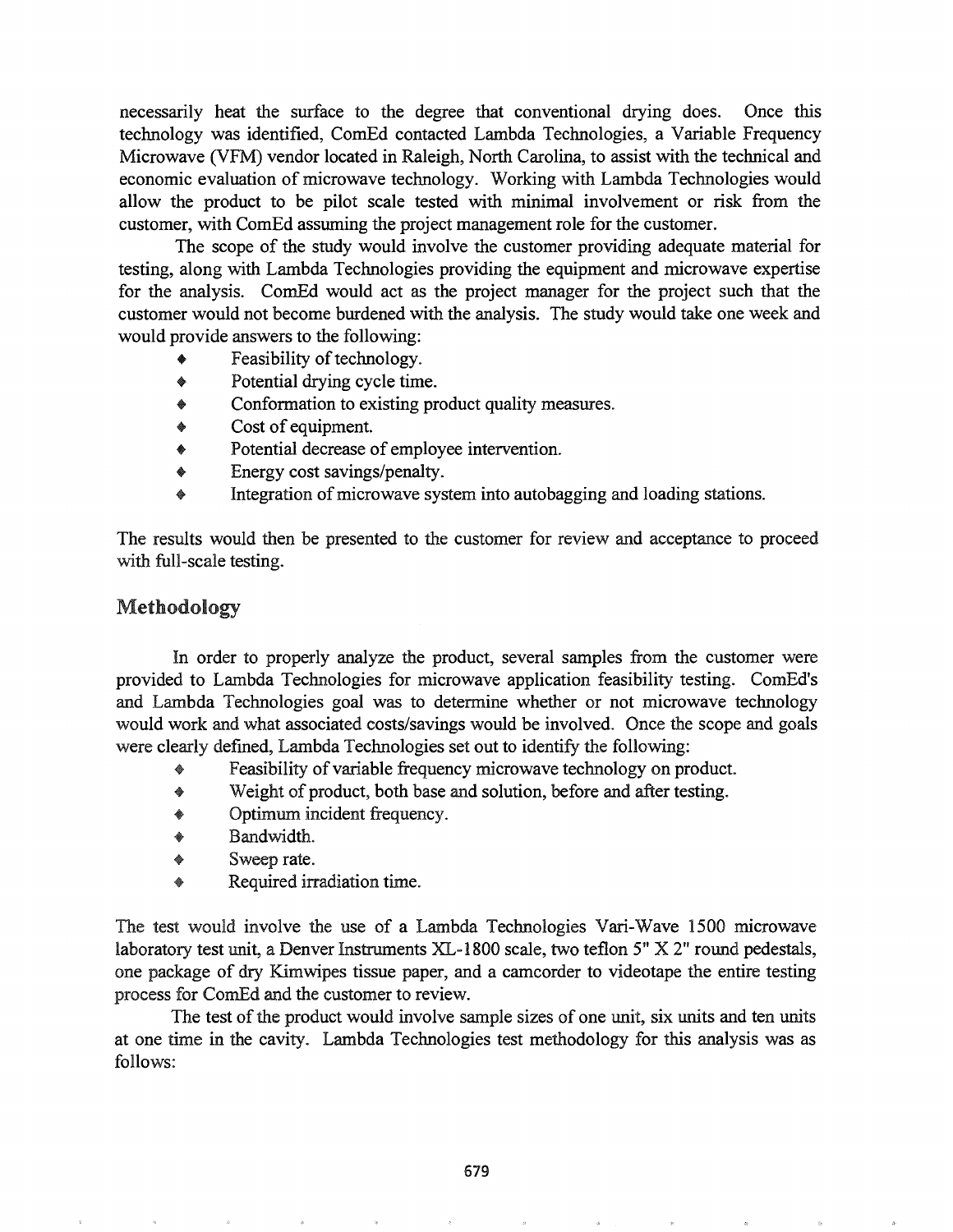- Based on product composition, preliminarily determine incident frequency, bandwidth, sweep rate, and estimated irradiation time.
- Secure base pad and sodium bicarbonate for test.
- Weigh base pad and sodium bicarbonate solution prior to application.
- Apply sodium bicarbonate solution to base pad according to manufacturer specifications.
- Take total weight reading prior to microwave oven insertion.
- Insert product into microwave cavity.
- Perform multiple tests to determine optimum settings for microwave in order to dry product (moisture level).
- Remove product from microwave cavity and test for moisture content utilizing Kimwipes.
- Using a scale, test weight of dried product.
- Review product for material destruction (e.g. disintegration of base pad, flaking of sodium bicarbonate, arcing marks).
- Provide product to ComEd personnel for presentation to manufacturer.

# Results

Through pilot scale testing, several of the previously outlined questions regarding the feasibility of variable frequency microwave technology were answered. The results of the test were as follows:

- No visible damage to the base pad, no arcing of the solution material on the pad, no flaking of sodium bicarbonate solution, and no moisture content as observed with use of Kimwipe
- Original weight of pad = 11.71 grams; Solution weight = 2.19 grams; Total weight  $= 13.9$  grams
- Total post-process weight (pad and solution) =  $12.05$  grams
- Total weight loss  $= 1.85$  grams
- Incident frequency  $= 10.7$  GHz
- $Bandwidth = 800 MHz$
- Sweep rate  $= 100$  ms
- Irradiation time  $= 160$  seconds
- Estimated variable frequency microwave production unit  $cost = $250,000$

The results of this test were quite impressive to the customer. However, at the time of research, a conveyorized, constant throughput variable frequency microwave unit was not available. Therefore, in order to incorporate this technology into the existing production line, two transfer tables would be required to stage, load and off-load the product in a timely fashion. Although this was not a negative aspect of the project, it did mean that an additional \$60,000 would be required. Also, since the line speed of this operation would increase quite substantially, the customer felt that they could go to a "Just-In-Time" production schedule. In other words, as the orders were received for the product, the customer could produce product and ship it with no warehousing of produced material, therefore requiring no storage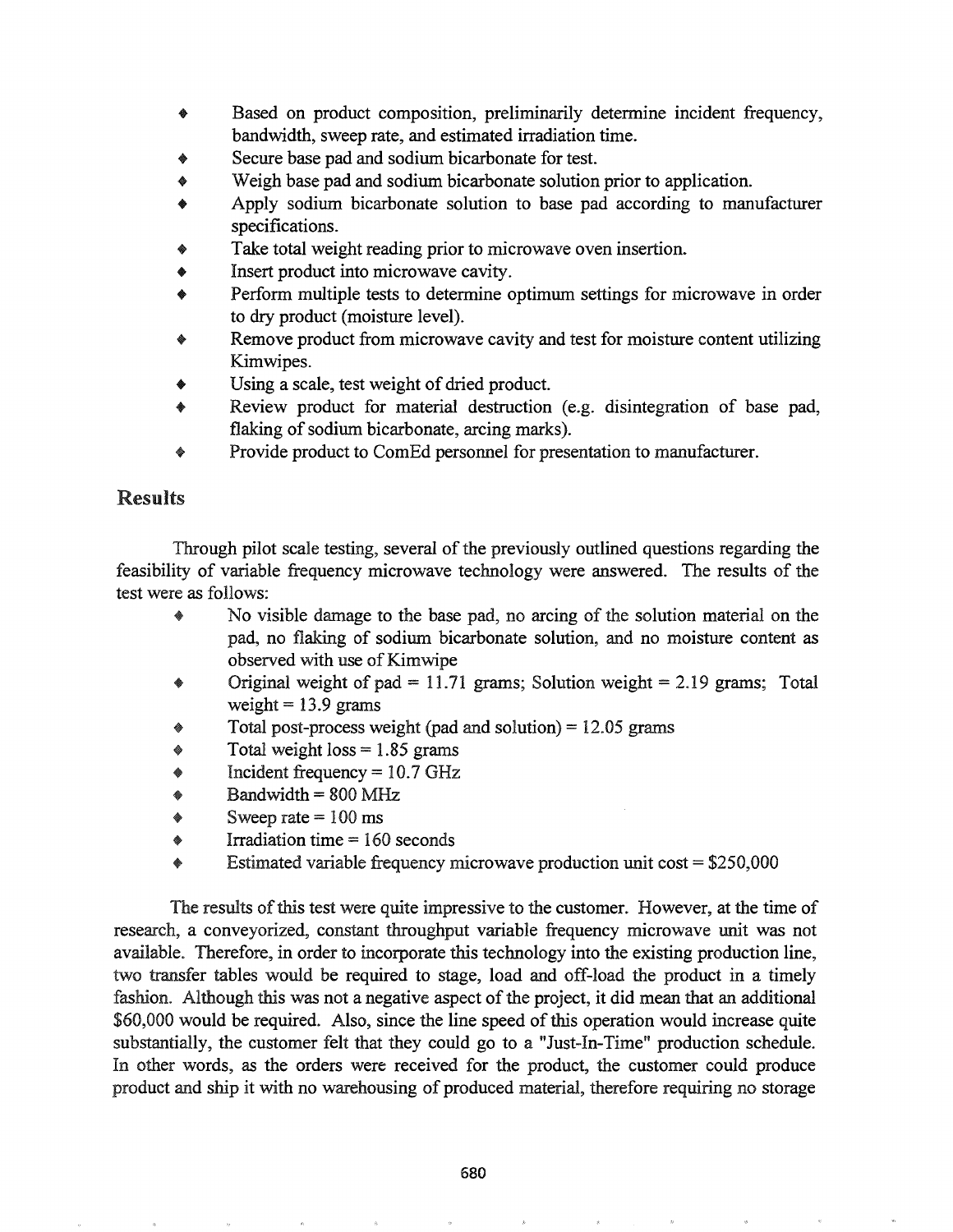areas and achieving a very fast turnaround time for orders. To achieve the "Just-In-Time" approach, the customer would incorporate an autobagging system to take finished product off of the conveyor and insert it into a package without human intervention. The autobagging system would cost the manufacturer an additional \$700,000 to incorporate. Therefore, the total cost for incorporating variable frequency microwave into the production line in place of the current electric resistive oven would be:

- Variable Frequency Microwave Oven  $\approx$  \$250,000
- Transfer Tables  $\approx$  \$60,000
- Autobagging System  $\approx$  \$700,000
- Total Installed Costs  $\approx$  \$1.01 Million

The proposed VFM arrangement is shown in figure 2.



#### Figure 2. Proposed Layout for Variable Frequency Microwave (VFM) Installation

The next step in evaluating the incorporation of a variable frequency microwave system was to analyze any potential savings, both direct and indirect, associated with the VFM technology. The first analysis would detennine if any energy savings would manifest between electric resistance and variable frequency microwave. Unfortunately, full-scale testing was not performed to determine the exact power output of the VFM oven. However, energy savings alone would not justify the implementation of this project. ComEd and the customer proceeded to evaluate any impact in manpower. By implementing the VFM oven and installing an autobagging station, an estimated \$575,000 per year savings would result. This was accomplished due to the operators and maintenance staff having less involvement with production associated with the VFM system. The existing electric resistance system had a substantial maintenance overhead associated with it due to jamming of conveyors and poor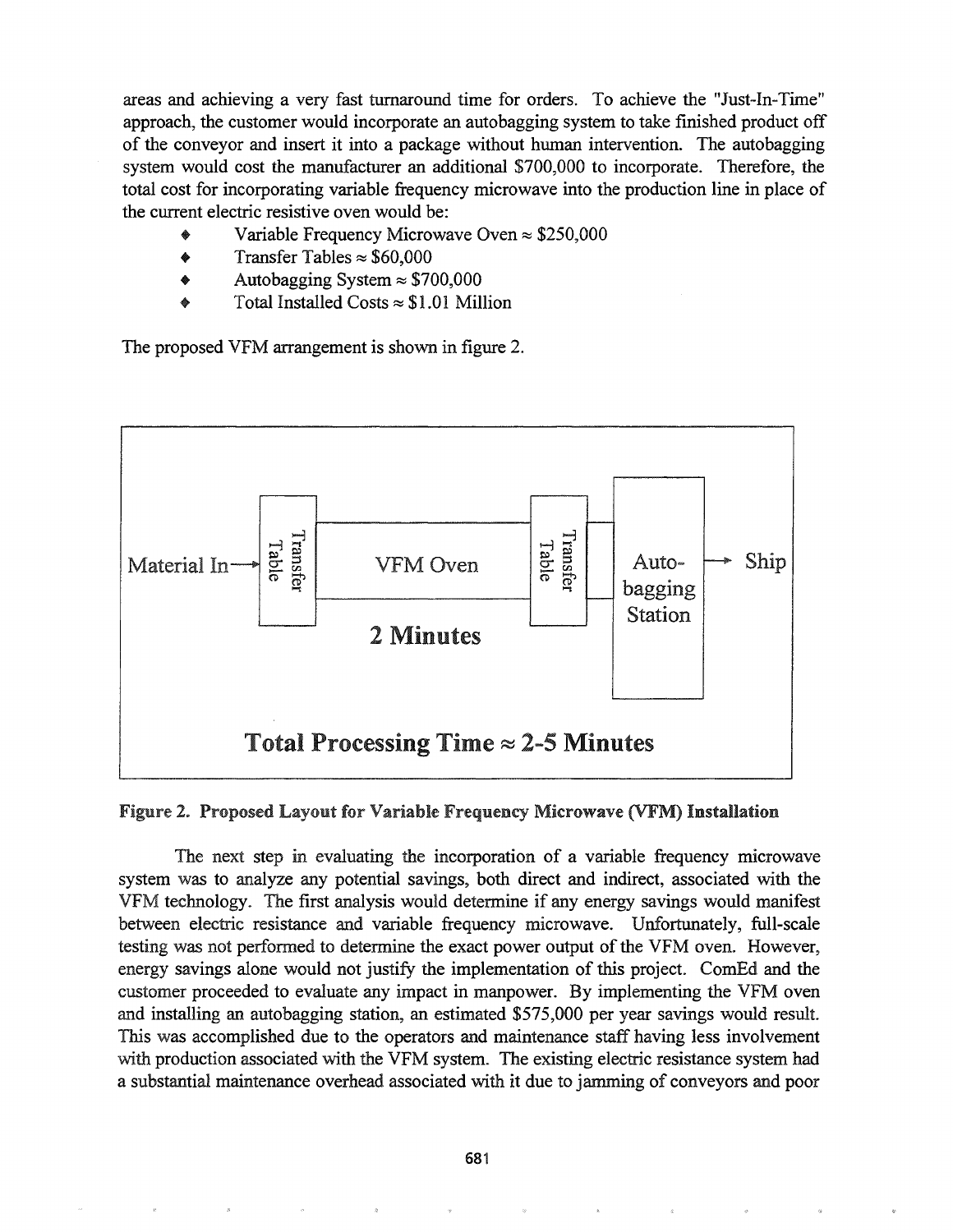zone temperature control. Therefore, the simple payback for the variable frequency microwave system was 1.8 years, well within most industrial facilities financial criteria of less than two years.

#### Conclusions

The implementation of variable frequency microwave drying for this manufacturer proved to be a complete rethinking of the way that product is currently manufactured and sold. Before this technology was introduced, just in time manufacturing was not even thought of, due to the inherent speed of the resistive drying system. After the results of variable frequency drying were presented, this manufacturer realized that just in time manufacturing, improved product quality, and decreased labor intervention would be required for the product. Unfortunately, the variable frequency microwave technology did not get implemented. The feeling from the manufacturer was that the high capital cost of the equipment was the leading factor - basically "sticker shock". Even though this technology offered benefits in labor, quality, and timeliness, the technology was put on hold. The decision to add on another resistive drying line at 20% of the cost of a new microwave line was pursued. Test data was still being collected on system performance at the time of this paper. Others felt that the manufacturers fear of microwave technology (fear of an unknown technology), was the leading decision influence. For whatever reason, the technology only made it to the pilot scale level.

Microwave technology is not a newcomer to the general population. For many years, most people have used microwave technology in one form or another. Whether microwave technology is used for heating up a cup of coffee or cooking meat products, it has shown the general population that it is an effective technology. However, most ofthe same people have a concern of the terms "microwave" and "irradiation", believing that there are dangerous inherent health risks associated with this technology. It is true that microwave energy needs to be contained to within the cavity, however, there are technologies in place to contain this energy. Even with the information provided to the general public, there still appears to be a reluctance to embrace microwave technology as an efficient heating method. Perhaps the largest hurdle for this technology is to properly inform and educate the general population on the costs and benefits. With the proper understanding and promotion of microwave technology, the use and development of microwave systems can only grow.